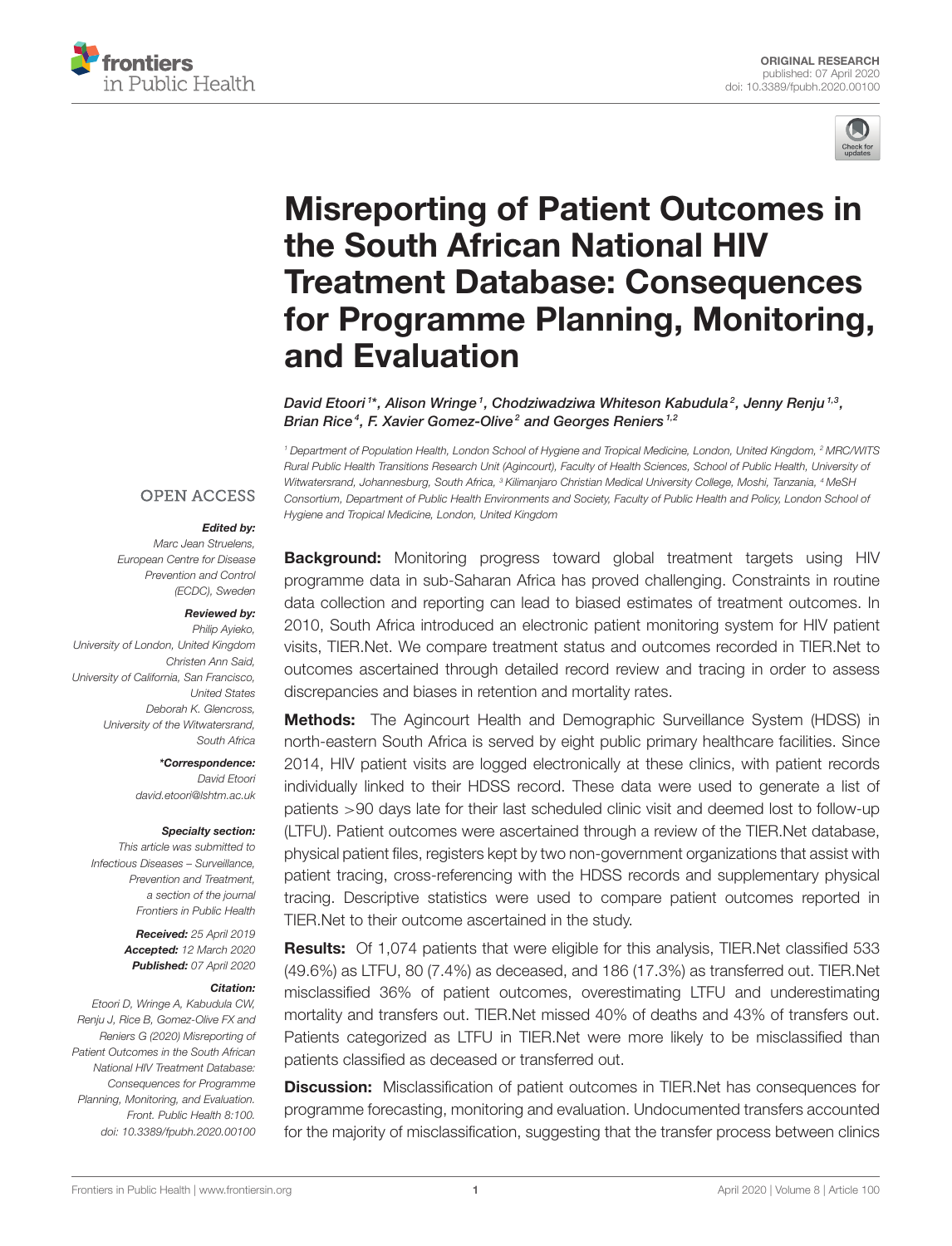should be improved for more accurate reporting of patient outcomes. Processes that lead to correct classification of patient status including patient tracing should be strengthened. Clinics could cross-check all available data sources before classifying patients as LTFU. Programme evaluators and modelers could consider using correction factors to improve estimates of outcomes from TIER.Net.

Keywords: HIV, retention in care, bias, South Africa, health information systems

# INTRODUCTION

At the end of 2017, it was estimated that there were 36.9 million people living with HIV (PLHIV) worldwide, with 70% of the disease burden situated in sub-Saharan Africa [\(1,](#page-8-0) [2\)](#page-8-1). The World Health Organization's (WHO) revised HIV treatment guidelines in 2015 call for immediate provision of lifelong antiretroviral therapy (ART) to all people testing positive for HIV. By the end of 2017, 60% of PLHIV in sub-Saharan Africa were on ART [\(1,](#page-8-0) [2\)](#page-8-1). Whilst ART initiation rates have been increasing over time, in order to reduce HIV transmission rates and achieve 90- 90-90 AIDS elimination goals, there is a need for accelerated increases in treatment adherence and retention in care [\(3](#page-8-2)[–5\)](#page-8-3). South Africa has the largest population of PLHIV worldwide, with an estimated 18.8% of the adult population aged 15–49 years old living with HIV, representing 7.2 million people [\(1,](#page-8-0) [2\)](#page-8-1). By the end of 2018, an estimated 68% of PLHIV in South Africa were on ART [\(1,](#page-8-0) [2\)](#page-8-1).

The rapid growth in access to ART has accentuated the need for an affordable and accurate way to monitor and evaluate treatment programmes [\(6–](#page-8-4)[8\)](#page-8-5), including documenting the number of people alive and on treatment, and programme impact on mortality. In the past, the progress of patients on ART was mainly monitored through patient cohorts [\(9\)](#page-8-6) and tallying numbers of services rendered to inform resource allocation [\(8\)](#page-8-5). However, evaluation of HIV programmes has proved challenging due to multiple data constraints. These include concerns about data reliability [\(8\)](#page-8-5), and continued use of paper registers which often lack unique identifiers, suffer from incompleteness [\(10\)](#page-8-7), and are cumbersome to use with increasing patient numbers and length of patient follow-up [\(11,](#page-8-8) [12\)](#page-8-9). Another major concern is "silent transfers" whereby patients change clinics informally and without accompanying documentation, a phenomenon which has become more prevalent with the expansion of ART programmes [\(13,](#page-8-10) [14\)](#page-8-11). As a result, there is concern that many high-burden countries are ill-equipped to report on the outcomes of patients in care and on treatment [\(6,](#page-8-4) [7,](#page-8-12) [15–](#page-8-13)[17\)](#page-8-14).

In order to address these concerns, many countries are scaling-up the use of electronic patient registers [\(11\)](#page-8-8). However, challenges persist including insufficient linkages between clinics [\(10\)](#page-8-7), insufficient training of staff who are responsible for entering this information [\(10\)](#page-8-7), and staff shortages [\(18–](#page-8-15)[21\)](#page-8-16), resulting in some staff responsible for data management being stretched across multiple roles [\(22\)](#page-8-17). This sometimes leads to poor workflow, and staff resistance which results in poor change management. Privacy and security issues [\(22\)](#page-8-17) are also a major concern.

In 2010, South Africa adopted TIER.Net, a three-tiered monitoring approach involving paper registers (TIER 1 recommended for facilities with <500 patients), an offline electronic register (TIER 2—recommended for facilities with 500–2,000 patients) and networked electronic medical records (TIER 3—recommended for facilities with more than 2,000 patients) [\(11\)](#page-8-8). This allowed for different tiers to be implemented in each facility based on the context and resources available at the time of implementation and typically involved a phased evolution, beginning with preparation for TIER.Net, installation and training, back capturing, live capturing and finally a live site able to produce monthly and quarterly reports with staff on-site to manage it. In 2014, an estimated 3,000 out of 4,000 public sector clinics in South Africa were using TIER.Net [\(23,](#page-9-0) [24\)](#page-9-1) in one of the three phases of implementation. As of 2017, TIER 3 was still in its pilot phase [\(25\)](#page-9-2).

ART patient outcomes have evolved since the start of national HIV treatment programmes. In several cohort studies of ART programmes in sub-Saharan Africa, there have been reports of higher rates of LTFU among patients who initiated ART in later years compared to earlier years [\(26–](#page-9-3)[28\)](#page-9-4). This may be explained by patients increasingly initiating treatment while less severely ill [\(29\)](#page-9-5), as well as a negative consequence of patient numbers increasing such as facility workloads [\(30\)](#page-9-6), raising concerns about the sustainability of these programmes. Some systematic reviews have shown that the percentage of patients LTFU who have died has decreased in later years as eligibility criteria have evolved to include less immunologically compromised patients, and as the proportion of patients LTFU has increased [\(13,](#page-8-10) [31\)](#page-9-7). Furthermore, scale-up and decentralization of these programmes means ART can be offered at clinics closer to patients' homes, which may serve as an incentive to self-transfer in order to continue treatment at more convenient locations [\(13,](#page-8-10) [32\)](#page-9-8).

Unpublished TIER.Net analyses from 2018 showed LTFU rates to range from 11 to 15% in the first three months and from 27 to 34% in the first year of ART (Y.Pillay, HIV Think-tank update, March 19, 2019). The high percentages of LTFU present many issues. Firstly, if these patients have really stopped ART then they have a higher mortality risk [\(33](#page-9-9)[–35\)](#page-9-10), and are more likely to transmit HIV [\(36–](#page-9-11)[39\)](#page-9-12). Given that patients that are LTFU have poorer outcomes, LTFU can also through misclassification bias event rates such as mortality downwards [\(40\)](#page-9-13), leading to biased performance indicators for ART programmes. Accurate mortality rates are also important as they are used as parameters for projections such as in the UNAIDS spectrum package [\(41,](#page-9-14) [42\)](#page-9-15).

We compare patient outcomes recorded in TIER.Net to the outcomes ascertained through a record review and tracing study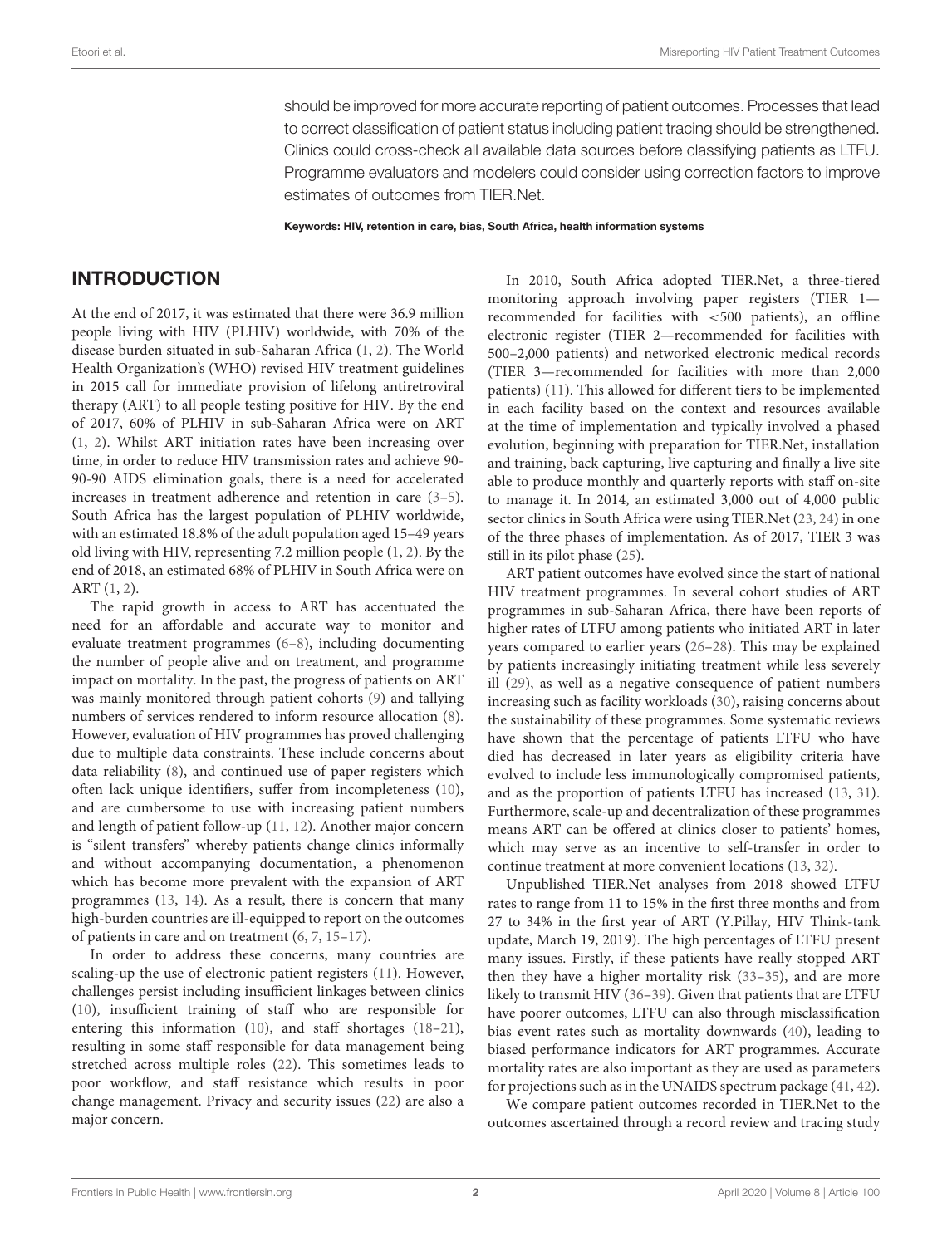for patients deemed lost to follow-up in eight public sector health facilities in rural north-eastern South Africa. We aimed to assess misreporting in TIER.Net and potential biases in the national programme statistics reported from the TIER.Net database.

# METHODS

#### Setting

The Agincourt Health and Demographic Surveillance System (Agincourt HDSS) is located in rural north-eastern South Africa, in Mpumalanga province which has the second highest prevalence of HIV at 14.1% [\(43\)](#page-9-16). HIV prevalence among people 15 years of age or older in the HDSS was estimated at 19.4% in 2010 [\(44\)](#page-9-17). The Agincourt HDSS comprises of 31 villages covering an area of 475 square kilometers with an estimated population of 115,000 people [\(45,](#page-9-18) [46\)](#page-9-19).

There are five primary health facilities and three secondary community health centers located within the Agincourt HDSS. Every HIV-positive patient has a clinical file that is opened when they first register at an ART clinic and updated at each clinic visit. Following the clinic visit, visit-level information from the patient file is entered into the national electronic database, TIER.Net. All health facilities routinely trace patients that are late for a scheduled clinic appointment. This tracing is done in conjunction with two non-profit organizations, Right to Care (RtC) and Home-Based Carers (HBC). Clinic staff must contact all patients first by phone and if this does not yield a satisfactory outcome, a home visit is organized. Patients are classified as lost to follow-up (LTFU) if they have not returned 90 days after their scheduled visit.

#### Demographic Surveillance

Data collection aims to capture all demographic events for the Agincourt HDSS population. Fertility, mortality and migration data are based on a comprehensive household registration system that has been in operation since 1992. Following the baseline demographic surveillance survey in 1992 and three update rounds until 1998, the site has conducted annual surveys since 1999 [\(45,](#page-9-18) [47–](#page-9-20)[49\)](#page-9-21). Trained fieldworkers visit each household and interview the most knowledgeable adult available. During the visit, individual-level information on all household members is checked and updated and any events that have occurred since the last census round are recorded. Starting in 2017, data have been collected utilizing an electronic data collection system using tablets [\(50\)](#page-9-22).

#### Point-of-Contact Interactive Record Linkage (PIRL)

A key element of the data infrastructure for this study consists of HIV patient visit logs collected by a study fieldworker in the health facilities that provide ART in the area. This work started in April 2014 at seven government facilities and was extended in 2016 to include one additional health facility. In addition to logging patient visits, these records are linked to the Agincourt HDSS using a procedure that we have previously described as Point-of-Contact Interactive Record Linkage (PIRL) [\(51,](#page-9-23) [52\)](#page-9-24). In brief, a fieldworker conducts a short uptake interview with patients in the waiting area of the clinic. Patients who consent are asked to declare a few personal identifiers that are used to search a local copy of the Agincourt HDSS database using a probabilistic algorithm. Matches are confirmed in interaction with the patients, and the names of other household members are used as a key attribute to adjudicate between possible matches.

# Record Review and Tracing Study

Through the PIRL database, we identified patients who were more than 90 days late for a scheduled clinic appointment from HIV services on August 15, 2017 (the date of data extraction) at any of the eight health facilities located in the Agincourt HDSS area. These patients were recruited into a cohort and followed up to ascertain their treatment and vital status i.e., whether they were still alive.

All PLHIV aged 18 years or over, who had ever declared residency in Agincourt HDSS, and had enrolled in the HIV treatment and care programme since 2014 (after the Agincourt HDSS record linkage was established at the health facilities) were eligible for inclusion in the study.

Trained and supervised fieldworkers conducted a thorough record review, comparing the list of patients LTFU against (a) TIER.Net (b) patient clinic files, and (c) logbooks kept by the RtC and the HBC. The PIRL database was also reviewed for duplicate patients (different clinical records linking to the same individual in the Agincourt HDSS database, which was taken as evidence of silent transfers), and residency and vital status were extracted from the Agincourt HDSS database. This was done on a case-by-case basis.

HBC conducted a visit to the households of all patients for whom a definitive outcome (defined as death, transfer out, stopped ART, migrated, re-engaged in care, and alive with ART status unknown) could not be established, or for whom routine patient tracing was not done. Finally, all patients who remained LTFU after the HBC visit, were searched for in TIER.Net databases at clinics in close proximity to their home residence to capture any further silent transfers.

We also reviewed the records for a stratified random sample of 162 patient records who were not LTFU as of August 15, 2017, in order to assess whether TIER.Net misclassified any patients that were still in care. This sample was chosen to include 18 patients from every clinic (six men, six non-pregnant women, and six women who initiated ART while pregnant) with the exception of one clinic which had recently merged with another, and from which we sampled 18 patients who had enrolled whilst in each of the clinics prior to the merger.

## **Definitions**

Definitions of terms used in this article are provided in **[Table 1](#page-3-0)**.

#### Statistical Analyses

For patients included in the record review and tracing study, we calculated counts and proportions for socio-demographic and baseline clinical characteristics, TIER.Net treatment status, the final outcome, and cross-tabulated TIER.Net status and the final outcome.

To assess the degree and direction of mis-reporting of patient outcomes in TIER.Net, we graphically present TIER.Net treatment status and the final outcome proportions by some selected patient characteristics. A Pearson's chi-square test was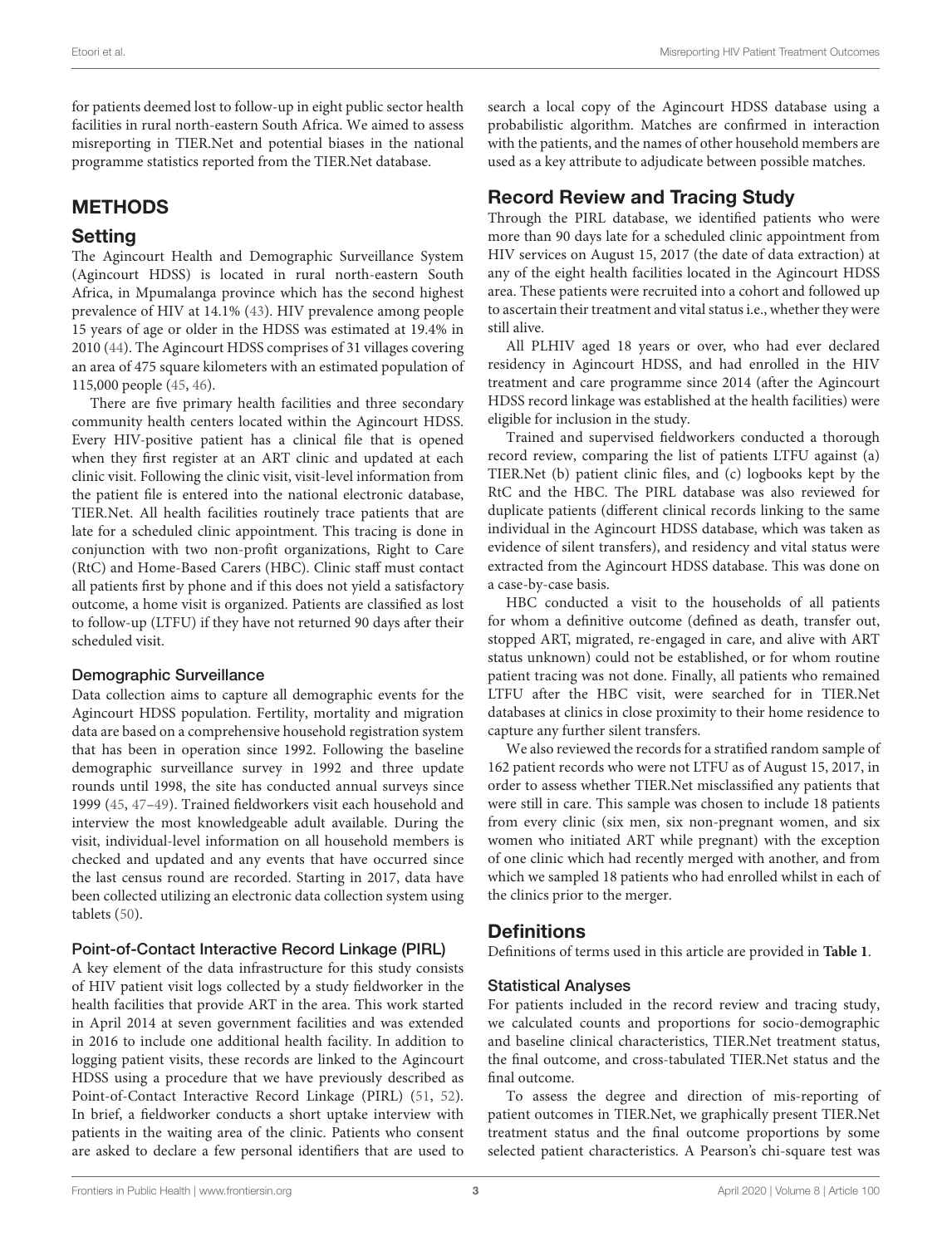#### <span id="page-3-0"></span>TABLE 1 | Definitions of terms used.

| <b>Term</b>                      | <b>Definition</b>                                                                                                                                                                                                                                                                                                                                                   |
|----------------------------------|---------------------------------------------------------------------------------------------------------------------------------------------------------------------------------------------------------------------------------------------------------------------------------------------------------------------------------------------------------------------|
| The last appointment             | The last scheduled appointment for each patient as of August 15, 2017, when we generated the list of patients deemed LTFU.                                                                                                                                                                                                                                          |
| <b>TIER.Net treatment status</b> | The treatment status of the patient as recorded in TIER. Net during the comprehensive record review.                                                                                                                                                                                                                                                                |
| The final outcome                | The outcome ascertained for each patient through the record review and tracing process.                                                                                                                                                                                                                                                                             |
| Data error                       | A situation in which a patient was found still in care and <90 days late for their last appointment. Some data errors occurred because<br>visit dates had not been properly entered in the PIRL database. Patients categorized as a data error were excluded from our analyses.                                                                                     |
| Re-engagement                    | A patient was considered to have re-engaged in care if they were found to be still in care at the same clinic where they initiated<br>treatment but were >90 days late for their last appointment (had been LTFU).                                                                                                                                                  |
| Transfer out                     | A patient was considered to have transferred if they had either reported taking treatment at another clinic (for clinics outside the<br>Agincourt HDSS), if their ART initiation clinic had communicated with and ascertained their transfer to another clinic, or if there was<br>record of them collecting treatment at another clinic within the Agincourt HDSS. |
| Migration                        | A patient was classified as having migrated out of the study site if they were recorded as having migrated through the Agincourt<br>HDSS demographic surveillance, this migration event happened after their last clinic visit date and there was no proof that they were<br>taking treatment at another facility.                                                  |
| Alive and not on ART             | A patient was considered alive and not on ART if they had been found and had said they had stopped ART, denied their HIV status or<br>refused to return to the clinic.                                                                                                                                                                                              |
| Alive with ART status unknown    | A patient was considered alive with ART status unknown if they were found to still be alive through the most recent Agincourt HDSS<br>demographic surveillance, with a surveillance date after their last clinic visit and there was no proof that they were taking treatment at<br>any facility.                                                                   |

used to compare whether TIER.Net treatment status and the final outcome varied by all the categorical variables. We also present a cross-tabulation of patient outcomes from the two sources.

A binary outcome variable was created to indicate whether TIER.Net had misclassified a patient's treatment status, with a second outcome created to identify whether the patient was recorded as LTFU in TIER.Net. All cases where an electronic record could not be found were removed from further analysis.

To explore factors associated with misclassification in TIER.Net, we ran bi-variate analyses with patient-level treatment characteristics, demographic characteristics and facility-level characteristics. All variables with  $p < 0.1$  were included in the multivariable logistic regression model. A parsimonious model was achieved using Wald tests. This same procedure was followed in order to understand what factors were associated with being reported LTFU in TIER.Net. All analyses were conducted in Stata 15 [\(53\)](#page-9-25) and all data visualization was done using R [\(54\)](#page-9-26).

#### Ethics

Ethical approval was obtained from the London School of Hygiene and Tropical Medicine, the University of Witwatersrand and the Mpumalanga Department of health.

## RESULTS

#### Database Population Characteristics

Over the study period, 4,089 patients were added to the PIRL database and met the inclusion criteria. Of these 4,089, 1,325 (32.4%) met the LTFU criteria and were eligible for inclusion into the record review and tracing study. Of these 1,325 patients, 166 (12.5%) did not have an ART initiation date and were assumed to be pre-ART. Further investigation of these 166 patients found 46 (27.7%) had initiated ART after record linkage, 59 (35.5%) were genuine pre-ART patients and 61 (36.7%) had initiated ART before record linkage began. These 61 patients were excluded from further analyses. Of the remaining 1,264 patients, 190 (15.0%) were found to have data errors (mostly due to missing clinic visits in the PIRL database) and were excluded from further analysis (**[Supplementary Figure 1](#page-8-18)**).

Of 1,074 remaining patients, 280 (26.1%) initiated ART for prevention of mother-to-child transmission (PMTCT), 737 (68.6%) met the ART initiation criteria for non-pregnant adults, and 57 (5.3%) had not initiated ART yet (pre-ART).

Thirteen (8.0%) of the 162 patients still in care were excluded from the analysis because they had not declared residency in the HDSS. The remaining 149 from the random sample of patients still in care were also assessed to see if misclassification also occurred for those who remained engaged in care (**[Table 2](#page-4-0)**).

#### TIER.Net Treatment Status

Of the 1,074 patients who remained eligible for this analysis, 533 (49.6%) were categorized as LTFU, 222 (20.7%) as still in care, 186 (17.3%) as transferred out, 80 (7.5%) as deceased, and 53 (4.9%) could not be found in the TIER.Net database (**[Table 2](#page-4-0)**).

There was a statistically significant difference (all  $p < 0.001$ ) in the TIER.Net treatment status by sex, age, ART initiation status and reason, year of ART initiation, baseline CD4 count, time on ART, clinic visit schedule, health facility, and time since a missed appointment (see **[Supplementary Figure 2](#page-8-18)**). Women who initiated ART for PMTCT were less likely to be categorized as deceased and more likely to be LTFU. All 149 patients sampled as still in care were also reported as still in care in TIER.Net.

# Outcomes After Record Review and Tracing Study

Of the 1,074 patients who remained eligible for this analysis, 326 (30.3%) were found to have transferred to another clinic, 234 (21.8%) to have re-engaged in care, 132 (12.3%) were deceased,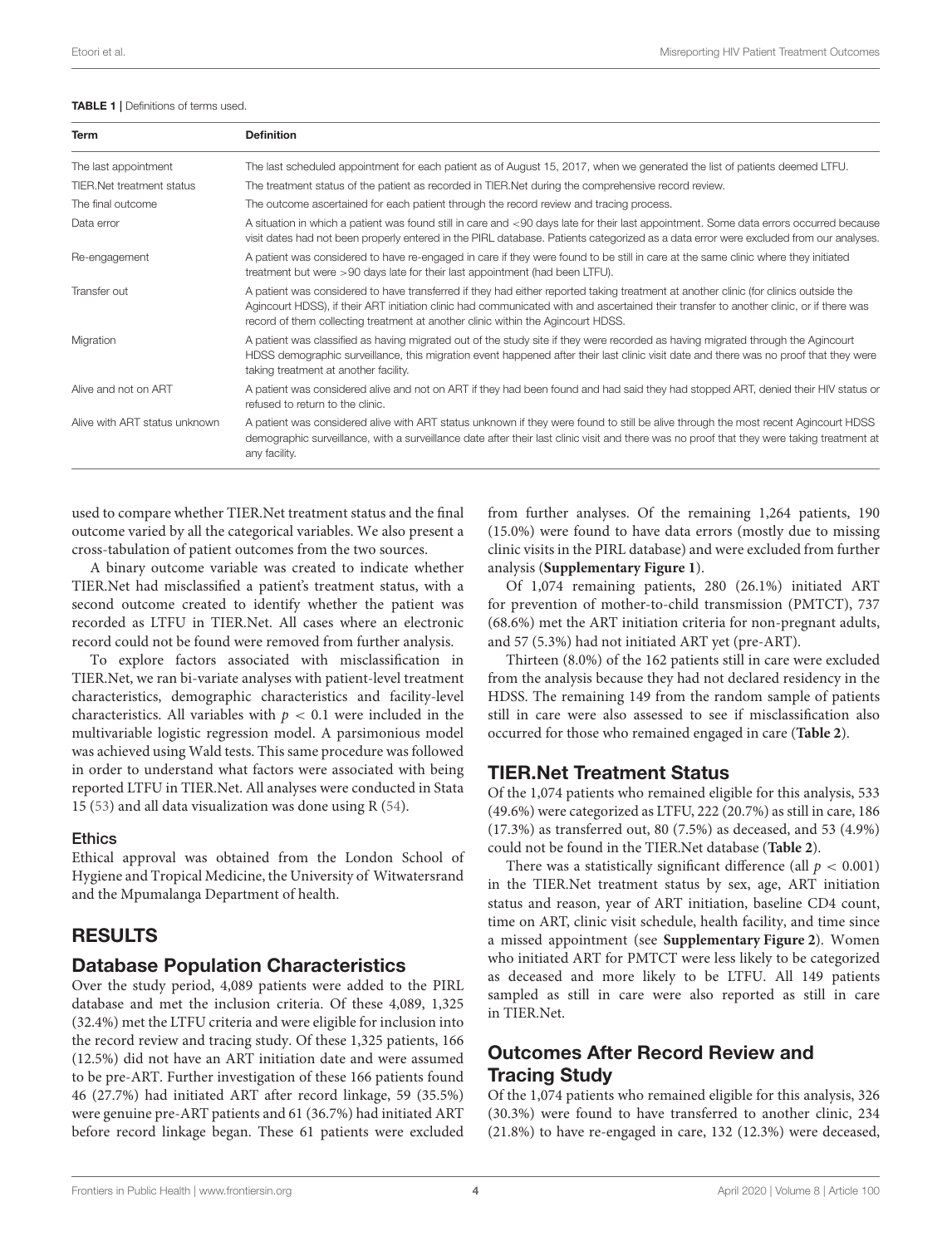#### <span id="page-4-0"></span>TABLE 2 | Database population characteristics.

|                        | Not in<br>sample       | Sample               |                      |                   |  |
|------------------------|------------------------|----------------------|----------------------|-------------------|--|
|                        | Still in care<br>2,615 | Still in care<br>149 | <b>LTFU</b><br>1,074 | Data error<br>190 |  |
|                        | N (%)                  | N(%                  | N(% )                | N (%)             |  |
| <b>SEX</b>             |                        |                      |                      |                   |  |
| Female                 | 2,016 (77.1)           | 94 (63.1)            | 807 (75.1)           | 147 (77.4)        |  |
| Male                   | 599 (22.9)             | 55 (36.9)            | 266 (24.8)           | 42 (22.1)         |  |
| Missing                | 0(0)                   | 0(0)                 | 1(0.1)               | 1(0.5)            |  |
| <b>AGE</b>             |                        |                      |                      |                   |  |
| $18 - 29$              | 559 (21.4)             | 18 (12.1)            | 350 (32.6)           | 39 (20.5)         |  |
| $30 - 44$              | 1,298 (49.6)           | 76 (51.0)            | 509 (47.4)           | 102 (53.7)        |  |
| 45–59                  | 544 (20.8)             | 36 (24.2)            | 152 (14.1)           | 38 (20.0)         |  |
| $60+$                  | 212(8.1)               | 19 (12.7)            | 60 (5.6)             | 10(5.3)           |  |
| Missing                | 2 (0.1)                | O(0)                 | 3(0.3)               | 1(0.5)            |  |
| <b>ART REASON</b>      |                        |                      |                      |                   |  |
| Non-PMTCT<br>women     | 1,533 (58.6)           | 54 (36.2)            | 487 (45.3)           | 101 (53.1)        |  |
| <b>PMTCT</b> women     | 431 (16.5)             | 40 (26.9)            | 280 (26.1)           | 45 (23.7)         |  |
| Men                    | 598 (22.9)             | 55 (36.9)            | 250 (23.3)           | 42 (22.1)         |  |
| Pre-ART                | O(0)                   | O(0)                 | 57(5.3)              | 2(1.1)            |  |
| Missing                | 53 (2.0)               | O(0)                 | 0(0)                 | 0(0)              |  |
| <b>ART START YEAR</b>  |                        |                      |                      |                   |  |
| 2014                   | 320 (12.2)             | 62 (41.6)            | 211 (19.6)           | 41 (21.6)         |  |
| 2015                   | 773 (29.6)             | 42 (28.2)            | 414 (38.6)           | 84 (44.2)         |  |
| 2016                   | 951 (36.4)             | 32 (21.5)            | 350 (32.6)           | 54 (28.4)         |  |
| 2017                   | 571 (21.8)             | 13(8.7)              | 42 (3.9)             | 9(4.7)            |  |
| Missing                | 0(0)                   | O(0)                 | 57 (5.3)             | 2 (1.1)           |  |
| <b>Time ON ART</b>     |                        |                      |                      |                   |  |
| $\leq$ 3 months        | 190 (7.3)              | 10(6.7)              | 325 (30.3)           | 15 (7.9)          |  |
| 3-6 months             | 260 (9.9)              | 2(1.3)               | 190 (17.7)           | 9(4.7)            |  |
| 6-12 months            | 560 (21.4)             | 23 (15.4)            | 228 (21.2)           | 41 (21.6)         |  |
| 12-24 months           | 842 (32.2)             | 40 (26.8)            | 219 (20.4)           | 75 (39.5)         |  |
| >24 months             | 763 (29.2)             | 74 (49.7)            | 55(5.1)              | 48 (25.3)         |  |
| Missing                | 0(0)                   | 0(0)                 | 57(5.3)              | 2(1.1)            |  |
| <b>BASELINE CD4</b>    |                        |                      |                      |                   |  |
| < 100                  | 468 (17.9)             | 25 (16.8)            | 220 (20.5)           | 20 (10.5)         |  |
| 100-199                | 476 (18.2)             | 18 (12.1)            | 193 (18.0)           | 37 (19.5)         |  |
| 200–349                | 656 (25.1)             | 40 (26.9)            | 267 (24.9)           | 50 (26.3)         |  |
| 350-499                | 464 (17.7)             | 34 (22.8)            | 198 (18.4)           | 50 (26.3)         |  |
| $500+$                 | 455 (17.4)             | 30 920.1)            | 164 (15.3)           | 33 (17.4)         |  |
| Missing                | 96(3.7)                | 2(1.3)               | 32 (3.0)             | 0(0)              |  |
| <b>REFILL SCHEDULE</b> |                        |                      |                      |                   |  |
| 1 month                | 1,056 (40.4)           | 38 (25.5)            | 714 (66.5)           | 72 (37.9)         |  |
| 2 months               | 1,016 (38.8)           | 77 (33.7)            | 240 (22.3)           | 64 (33.7)         |  |
| 3 months               | 314 (12.0)             | 26 (17.4)            | 86 (8.0)             | 17 (8.9)          |  |
| >3 months              | 229 (8.8)              | 8(5.4)               | 34 (3.2)             | 37 (19.5)         |  |
| <b>HEALTH FACILITY</b> |                        |                      |                      |                   |  |
| Agincourt              | 540 (20.6)             | 18 (12.1)            | 282 (26.3)           | 160 (84.2)        |  |
| <b>Belfast</b>         | 379 (14.5)             | 16 (10.7)            | 191 (17.8)           | 2(1.0)            |  |
| Cunningmore            | 227 (8.7)              | 15 (10.1)            | 74 (6.9)             | O(0)              |  |
| Justicia               | 284 (10.9)             | 18 (12.1)            | 122 (11.4)           | 3 (1.6)           |  |
|                        |                        |                      |                      | (Continued)       |  |

Etoori et al. Misreporting HIV Patient Treatment Outcomes

#### TABLE 2 | Continued

|                               | Not in<br>sample                   | Sample                      |                       |                          |  |  |
|-------------------------------|------------------------------------|-----------------------------|-----------------------|--------------------------|--|--|
|                               | Still in care<br>2,615<br>N(%      | Still in care<br>149<br>N(% | LTFU<br>1,074<br>N(%) | Data error<br>190<br>N(% |  |  |
| Kildare                       | 462 (17.7)                         | 18(12.1)                    | 120(11.1)             | 6(3.2)                   |  |  |
| Lillydale/Bhubezi             | 487 (18.6)                         | 35 (23.5)                   | 181 (16.8)            | 11(5.8)                  |  |  |
| Thulamahashe                  | 89 (3.4)                           | 14(9.4)                     | 27(2.5)               | 8(4.2)                   |  |  |
| Xanthia                       | 147 (5.6)                          | 15(10.1)                    | 77(7.2)               | 0(0)                     |  |  |
| <b>AGINCOURT HDSS OUTCOME</b> |                                    |                             |                       |                          |  |  |
| Still in HDSS                 | 1,827 (69.9)                       | 107 (71.8)                  | 530 (49.3)            | 122 (64.2)               |  |  |
| Deceased                      | 2(0.1)                             | O(0)                        | 83 (7.7)              | 1(0.5)                   |  |  |
| Migrated                      | 503 (19.2)                         | 37 (24.8)                   | 282 (26.3)            | 56 (29.5)                |  |  |
| Not linked                    | 283 (10.8)                         | 5(3.4)                      | 179 (16.7)            | 11(5.8)                  |  |  |
|                               | <b>TIME SINCE LAST APPOINTMENT</b> |                             |                       |                          |  |  |
| $\leq$ 1 year                 |                                    |                             | 539 (50.2)            |                          |  |  |
| $1-2$ years                   |                                    |                             | 392 (36.5)            |                          |  |  |
| $>2$ years                    |                                    |                             | 143 (13.3)            |                          |  |  |

*Not in sample: All patients eligible for the study but not LTFU in the PIRL database and not included in the still in care sample; Sample: All patients included in the study (149 still in care, 1,264 LTFU* = *1 074 really LTFU* + *190 data errors); Data error: Patients included as LTFU but found to be still in care and* <*90 days late for their last appointment; For ART start year data from 2017 reflects number of ART initiations up to mid-August when data extraction occurred.*

<span id="page-4-1"></span>TABLE 3 | A cross-tabulation of TIER.Net treatment status and the final outcome.

| <b>TIER.Net status</b>         |          |                      |                     |                  |                                 |            |
|--------------------------------|----------|----------------------|---------------------|------------------|---------------------------------|------------|
|                                | Deceased | Lost to<br>follow-up | <b>Not</b><br>found | Still in<br>care | <b>Transferred Total</b><br>out |            |
| <b>Final</b><br><b>Outcome</b> | N(%      | N(%                  | N(%                 | N(%              | N (%)                           | N (%)      |
| LTFU                           | O(0)     | 112 (21.0)           | 9(17.0)             | 10(4.5)          | O(0)                            | 131 (12.2) |
| Deceased                       | 80 (100) | 38 (7.1)             | 8(15.1)             | 6(2.7)           | O(0)                            | 132 (12.3) |
| Alive/Not<br>on ART            | O(0)     | 70 (13.1)            | 3(5.7)              | 8(3.6)           | O(0)                            | 81(7.5)    |
| Migrated                       | O(0)     | 47 (8.8)             | 5(9.4)              | 1(0.5)           | O(0)                            | 53 (4.9)   |
| Transferred                    | O(0)     | 116 (21.8)           | 8(15.1)             | 16 (7.2)         | 186 (100)                       | 326 (30.4) |
| Re-<br>engaged                 | 0(0)     | 56 (10.5)            | 9(17.0)             | 169 (76.1)       | O(0)                            | 234 (21.8) |
| Alive/ART<br>unknown           | O(0)     | 94 (17.6)            | 11 (20.8)           | 12(5.4)          | O(0)                            | 117 (10.9) |
| Total                          | 80       | 533                  | 53                  | 222              | 186                             | 1074       |

117 (10.9%) were alive with ART status unknown, 81 (7.5%) were alive but not on treatment, 53 (4.9%) had migrated to another place of residence, and 131 (12.2%) were still LTFU (**[Table 3](#page-4-1)**). These outcomes differed (all  $p < 0.001$ ) by sex, age, ART initiation status and reason, baseline CD4 count, time on ART, clinic visit schedule, health facility, whether the patient record was successfully linked to an Agincourt HDSS record,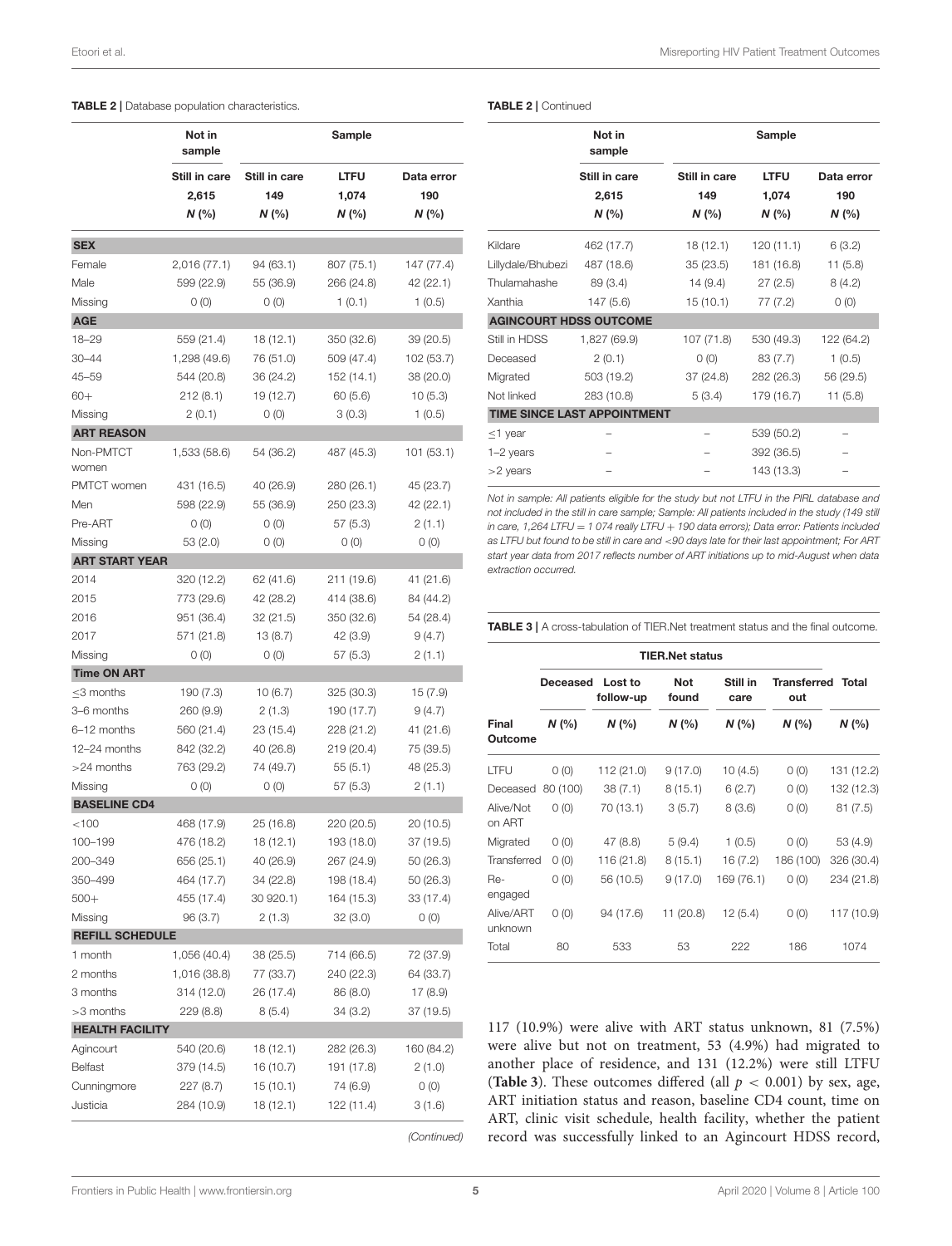

<span id="page-5-0"></span>and time since a missed appointment (some selected variables illustrated in **[Figure 1](#page-5-0)**).

# Differences Between TIER.Net Treatment Status and Final Outcomes

Records of deceased or transferred out patients documented in TIER.Net aligned with patients' final outcome (i.e., no inaccuracies found for these two statuses). However, TIER.Net misclassified 52 (39.4%) of 132 deaths. Of these 52, 38 (73.1%) were classified as LTFU, 6 (11.5%) as still in care, and 8 (15.4%) were not found in the system at all.

TIER.Net also misclassified 53 patients as still in care. Of these, 10 (18.9%) were found to be LTFU, 16 (30.2%) to have transferred, 12 (22.6%) as alive with unknown ART status, 8 (15.1%) alive but not on treatment, 6 (11.3%) to have died, and 1 (1.9%) to have migrated to another place of residence. TIER.Net correctly captured 186 (57.1%) of 326 transfers.

Of 533 patients classified as LTFU by TIER.Net, 116 (21.8%) were found to have transferred to another clinic, 70 (13.1%) to be alive but not on treatment, 47 (8.8%) to have migrated to another place of residence, 38 (7.1%) to have died, and 56 (10.5%) to have re-engaged in care (38 of whom were resolved by new visit data in the PIRL database and so it is possible that their TIER.Net status could have also changed back to still in care) (**[Figure 2](#page-6-0)** and **[Supplementary Figure 3](#page-8-18)**).

As patients classified as LTFU in TIER.Net were more likely to be misclassified we report on the factors associated with being classified as LTFU in TIER.Net (**[Supplementary Data](#page-8-18)** and **[Supplementary Table 1](#page-8-18)**).

## Factors Associated With Misclassification

In the multivariable model (**[Table 4](#page-7-0)**), men (OR: 1.47,  $p =$ 0.021) had higher odds of misclassification when compared to women who initiated ART for non-PMTCT reasons (CD4, WHO stage, tuberculosis coinfection). Higher baseline CD4 (CD4 100- 199 OR: 1.95.  $p = 0.002$ , CD4  $\geq$  500 OR: 1.81,  $p = 0.014$ ) was also associated with higher odds of misclassification when compared to patients who initiated treatment with CD4 < 100.

Health facility also remained statistically significant suggesting that facility level variability plays a role in misclassification. Patients who were linked to an Agincourt HDSS record in the PIRL database (OR: 2.09,  $p < 0.001$ ) were more likely to be misclassified. Finally, patients who were between 1 and 2 years late (OR: 1.62,  $p = 0.001$ ) were more likely to be misclassified. Older age (30–44 years OR: 0.73,  $p = 0.046$ , 45–59 years OR: 0.63,  $p = 0.046$ ) was associated with lower odds of misclassification and patients on longer refill schedules ( $>$ 3 months OR: 0.31,  $p =$ 0.009) were less likely to be misclassified.

# **DISCUSSION**

In this paper, we described the discrepancies between the treatment, vital and residency status of HIV patients enrolled in care between April 2014 and August 2017 in a rural South African setting as recorded in the national treatment database (TIER.Net) and their treatment outcome following a comprehensive record review and tracing study.

We found that TIER.Net misclassified 36% of the patient outcomes. ART initiation reason, baseline CD4, health facility attended, PIRL linkage, time since the last appointment, age, and ART refill schedule were all found to be significantly associated with misclassification. TIER.Net underestimated mortality and overestimated the number of patients who were LTFU. Seventynine percent of patients classified as LTFU in TIER.Net had a final outcome ascertained, mirroring findings from a systematic review of low and middle income country ART programmes which found that tracing generated higher estimates of mortality and lower estimates of LTFU [\(55\)](#page-9-27). Our findings show that LTFU is still an important problem in ART programmes in this setting, even with routine patient tracing in place. TIER.Net also missed 43% of transfers with these silent transfers being the biggest contributor to misclassification among those documented as LTFU. We also found that 21.8% of patients had re-engaged in care, a phenomenon that was previously not well understood, but which is now increasingly recognized as becoming a common feature of ART programmes [\(55\)](#page-9-27). Using our findings to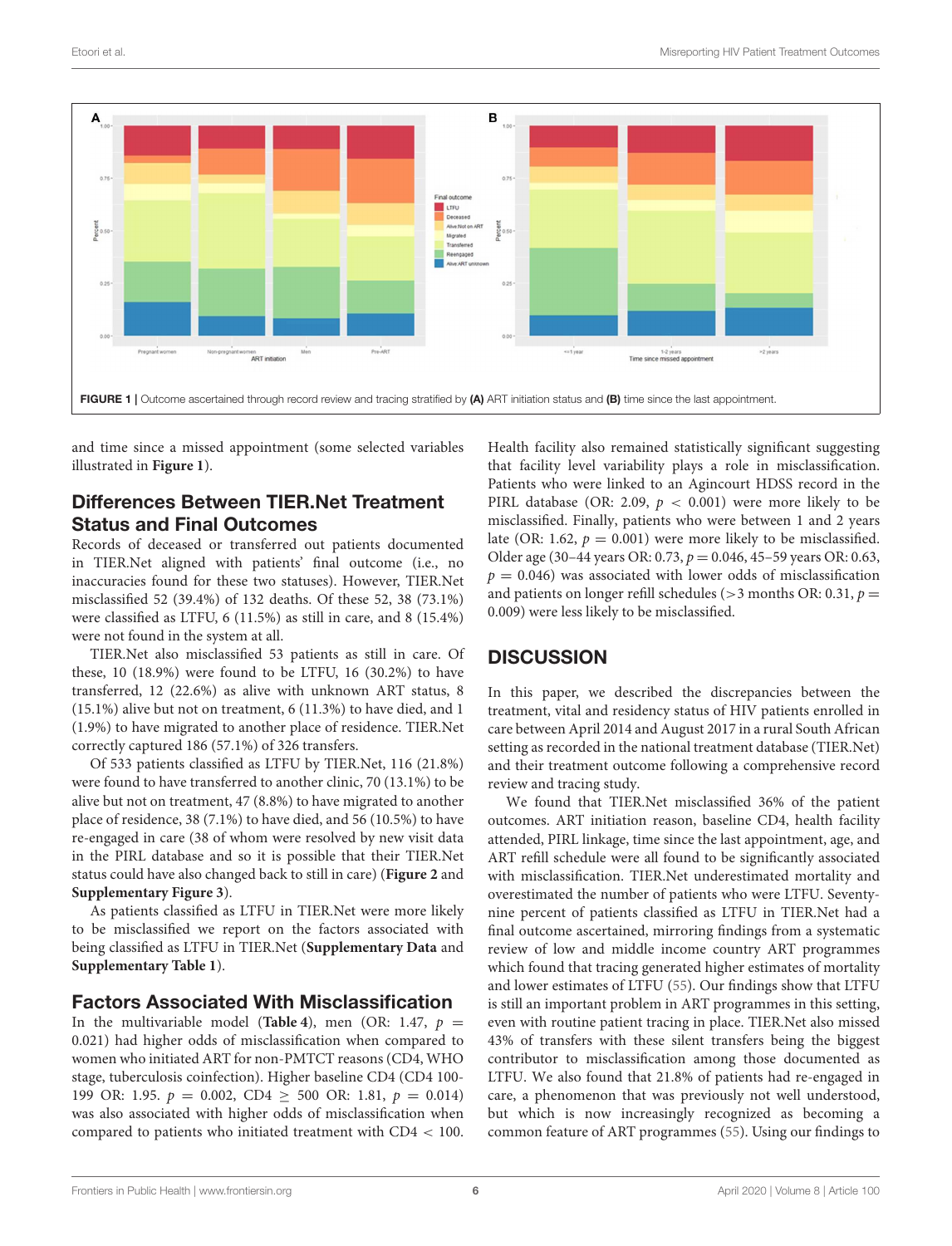

<span id="page-6-0"></span>revise LTFU figures to reflect re-engagement may help improve programme evaluation and forecasting.

In our study, we found that 40% of deaths were missed by TIER.Net, indicating that mortality of ART patients would be underestimated if relying on this data source. Given the role that national statistics play in HIV/AIDS projections [\(41,](#page-9-14) [42,](#page-9-15) [56\)](#page-9-28), our findings suggest a need for correction factors for the estimates of the effect of ART on mortality. Although South Africa has a good vital registration system in place [\(57\)](#page-9-29), these data are not currently linked to clinic-based information. However, with the move to registering patient national ID numbers, clinics should consider matching patients that are LTFU to the national death registry and other available databases such as the national health laboratory services database to ascertain vital status as this has proved useful in other studies in South Africa [\(58–](#page-9-30)[60\)](#page-10-0). Clinics in the Agincourt HDSS study area and other HDSS sites could also consider using vital status data from annual demographic surveillance to ascertain vital status for all patients.

The number of patient transfers to another clinic that were missed in TIER.Net suggests that communication between clinics is sub-optimal and that the current system for transferring patients between clinics can be improved. With studies reporting patient fear and concern about provider reactions if they return to care after a treatment interruption [\(61,](#page-10-1) [62\)](#page-10-2) it is possible that some patients considered it less stressful to self-transfer or restart treatment at another nearby clinic, rather than returning to the facility where they had initiated treatment. These silent transfers could lead to double counting of patients currently on treatment, the second of the 90-90-90 targets, potentially suggesting that the programme is performing better than it is. Furthermore, given that the national treatment programme relies on data from TIER.Net to plan and procure ART based on active patient numbers, misclassification in the database, and

more specifically double-counting due to silent transfers may lead to inaccurate drug forecasts and misestimation of medicines and other commodities at the national level. This bias will only increase as the South African ART programme expands with more patients potentially moving into new clinics closer to their homes and more people initiate ART with the move to test and treat. Future work will consider how application of correction factors from this research would change programme statistics and drug forecasts.

It is also important to consider the risk that silent transfers pose with regards to drug resistance, as this misclassifies treatment experienced patients as treatment naïve and may lead to patients being offered regimens that have lost their optimal therapeutic benefit. This is particularly concerning because resistance testing is not commonly used in these settings, and can potentially lead to increases in levels of transmitted drug resistance [\(63\)](#page-10-3). Better referral systems, patient education, regular information exchange between clinics, and provider training [\(64\)](#page-10-4), could improve recording of transfers and clinic staff attitudes toward less adherent patients. The WHO also recommends enforcement of unique identifiers as paramount to improve patient safety, improve the efficient use of programme resources by reducing duplications, and to improve programme monitoring and evaluation [\(65\)](#page-10-5). With national IDs becoming mandatory at clinic registration, information exchange could prove useful in identifying silent transfers. This should also become less of an issue when TIER.Net is upgraded to a fully networked database.

We found several factors to be associated with misclassification of outcome in TIER.Net, with older age and longer ART refill schedules found to be protective factors. Older patients were less likely to be classified as LTFU in TIER.Net which probably explains why they were subsequently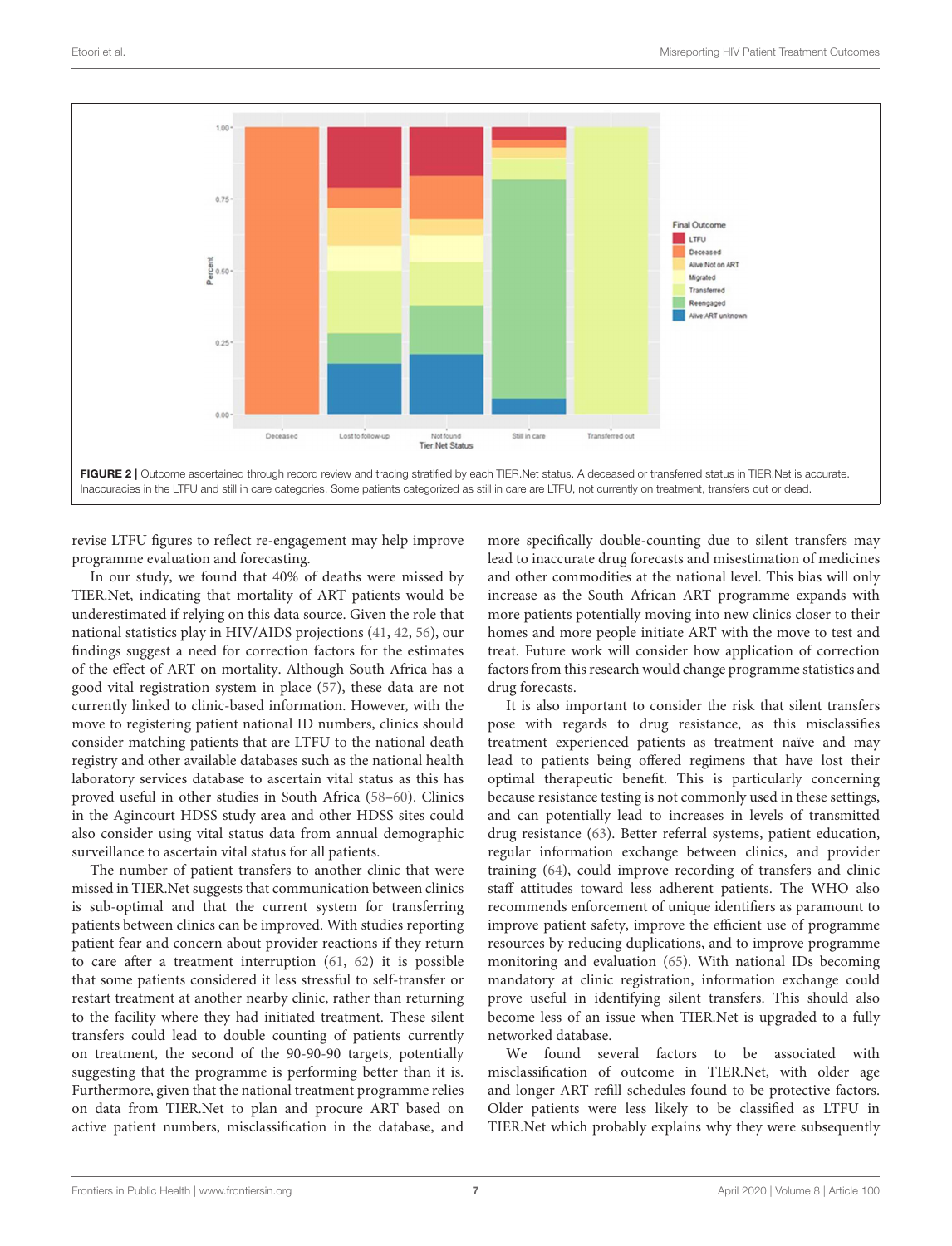<span id="page-7-0"></span>

|  | TABLE 4   Factors associated with TIER. Net misclassification. |  |
|--|----------------------------------------------------------------|--|
|--|----------------------------------------------------------------|--|

|                               | cOR (95%CI)         | p-value | aOR (95% CI)<br>$(n = 1,074)$ | p-value |
|-------------------------------|---------------------|---------|-------------------------------|---------|
| <b>SEX</b>                    |                     |         |                               |         |
| Female                        | Reference           |         |                               |         |
| Male                          | $1.08(0.82 - 1.43)$ | 0.584   |                               |         |
| <b>AGE</b>                    |                     |         |                               |         |
| $18 - 29$                     | Reference           |         |                               |         |
| $30 - 44$                     | $0.81(0.62 - 1.07)$ | 0.141   | $0.73(0.54 - 0.99)$           | 0.046   |
| $45 - 59$                     | $0.62(0.41 - 0.92)$ | 0.017   | $0.63(0.40 - 0.98)$           | 0.041   |
| $60+$                         | $0.72(0.40 - 1.27)$ | 0.253   | $0.70(0.37 - 1.33)$           | 0.279   |
| <b>ART REASON</b>             |                     |         |                               |         |
| Non-PMTCT women               | Reference           |         | Reference                     |         |
| Pregnant women                | 1.64 (1.22–2.20)    | 0.001   | 1.28 (0.92-1.78)              | 0.142   |
| Men                           | 1.34 (0.98-1.82)    | 0.063   | 1.47 (1.06-2.06)              | 0.021   |
| Pre-ART                       | 1.69 (0.83-3.47)    | 0.149   | 1.26 (0.57-2.78)              | 0.568   |
| <b>ART START YEAR</b>         |                     |         |                               |         |
| 2014                          | Reference           |         |                               |         |
| 2015                          | 1.11 (0.79-1.54)    | 0.556   |                               |         |
| 2016                          | 1.08 (0.76-1.52)    | 0.671   |                               |         |
| 2017                          | $0.92(0.47 - 1.80)$ | 0.8     |                               |         |
| <b>BASELINE CD4</b>           |                     |         |                               |         |
| <100                          | Reference           |         | Reference                     |         |
| 100-199                       | 1.83 (1.22-2.74)    | 0.003   | 1.95 (1.28–2.97)              | 0.002   |
| 200-349                       | 1.29 (0.87-1.90)    | 0.201   | 1.45 (0.96-2.19)              | 0.074   |
| 350-499                       | 1.32 (0.88-1.99)    | 0.183   | 1.52 (0.98-2.37)              | 0.063   |
| $\geq$ 500                    | 1.62 (1.05-2.49)    | 0.029   | 1.81 (1.12–2.91)              | 0.014   |
| <b>HEALTH FACILITY</b>        |                     |         |                               |         |
| Agincourt                     | Reference           |         | Reference                     |         |
| <b>Belfast</b>                | 2.42 (1.66–3.52)    | < 0.001 | 1.97 (1.30-2.97)              | 0.001   |
| Cunningmore                   | 2.01 (1.16–3.49)    | 0.013   | 1.64 (0.91-2.96)              | 0.101   |
| Justicia                      | 2.25 (1.46-3.47)    | < 0.001 | 1.96 (1.21-3.17)              | 0.006   |
| Kildare                       | $1.74(1.12 - 2.71)$ | 0.015   | 1.42 (0.89-2.28)              | 0.14    |
| Lillydale/Bhubezi             | 2.53 (1.73–3.71)    | < 0.001 | $2.26(1.50-3.41)$             | < 0.001 |
| Thulamahashe                  | $1.14(0.50 - 2.60)$ | 0.762   | 1.47 (0.64-3.36)              | 0.363   |
| Xanthia                       | 1.74 (1.01–2.98)    | 0.045   | 1.86 (1.07-3.24)              | 0.028   |
| <b>PIRL LINKAGE</b>           |                     |         |                               |         |
| Not linked                    | Reference           |         | Reference                     |         |
| Linked                        | 1.59 (1.10-2.29)    | 0.014   | 2.09 (1.41-3.10)              | < 0.001 |
| TIME SINCE MISSED APPOINTMENT |                     |         |                               |         |
| <1 year                       | Reference           |         | Reference                     |         |
| $1-2$ years                   | 1.89 (1.44-2.46)    | < 0.001 | 1.62 (1.21-2.17)              | 0.001   |
| $>2$ years                    | 1.58 (1.06-2.34)    | 0.025   | 1.34 (0.87-2.07)              | 0.181   |
| <b>CLINIC VISIT SCHEDULE</b>  |                     |         |                               |         |
| 1 month                       | Reference           |         | Reference                     |         |
| 2 months                      | $0.96(0.72 - 1.28)$ | 0.793   | $0.97(0.71 - 1.34)$           | 0.872   |
| 3 months                      | $1.00(0.64 - 1.57)$ | 0.99    | $0.95(0.59 - 1.52)$           | 0.832   |
| >3 months                     | $0.19(0.08 - 0.44)$ | < 0.001 | $0.31(0.13 - 0.74)$           | 0.009   |
| <b>TIME ON ART</b>            |                     |         |                               |         |
| $\leq$ 3 months               | Reference           |         |                               |         |
| 3-6 months                    | $0.83(0.57 - 1.20)$ | 0.314   |                               |         |
| 6-12 months                   | $0.72(0.51 - 1.01)$ | 0.055   |                               |         |
| 12-24 months                  | $0.59(0.42 - 0.83)$ | 0.003   |                               |         |
| >24 months                    | $0.32(0.18 - 0.56)$ | < 0.001 |                               |         |

less likely to be misclassified. Given that longer ART refill schedules are synonymous with previous good adherence [\(66\)](#page-10-6), these patients accounted for 11% of the patients LTFU and were also more likely to have re-engaged in care, a category that contributed very little to misclassification. Patients whose clinic record was successfully linked to an Agincourt HDSS record in the PIRL database were more likely to be misclassified. They were also more likely to have been resolved which could explain this association. Health facilities were also positively associated with misclassification, with the facilities with the highest proportion of patients classified as LTFU in TIER.Net being more likely to misclassify patients. Two of these clinics also had issues with routine tracing, with one clinic not undertaking any physical tracing at all, emphasizing an additional benefit of routine tracing. Finally, patients who had been LTFU for a longer duration were more likely to be classified as LTFU in TIER.Net, more likely to have transferred to another clinic, and less likely to have re-engaged in care which probably explains their higher likelihood of misclassification.

This analysis has several limitations. Firstly, TIER.Net was only consulted at a specific point in time. The cross-sectional nature of TIER.Net outcomes means that some may have changed, but we would have no way to ascertain this. We checked TIER.Net 12 months after the initial record review for all patients whose outcome after record review and tracing was still LTFU and 85% of the outcomes had not changed. However, for patients whose final outcome was resolved through new visit data in the PIRL database, it is likely that their TIER.Net outcome also changed. It is also possible that some of the patients categorized as LTFU in TIER.Net are due to the rigidity of the system as TIER.Net only allows for four possible outcomes; still in care, transferred out, LTFU and deceased [\(11,](#page-8-8) [67,](#page-10-7) [68\)](#page-10-8). It is possible that for some patients, their outcomes were ascertained, but the rigidity meant that they could not be recorded in the database and may call for the inclusion of other possible outcomes in the database. The exclusion of patients for whom an electronic record could not be found from the multivariable analyses might bias our findings. However, given the relatively small number we expect that this bias is fairly small. Finally, we did not adjudicate causes of death, so it is possible that patients died from causes other than those related to HIV/AIDS. A strength of this study is that we attempted to trace all patients that were LTFU and not a sample. Therefore, the findings might be more generalizable to other settings. The multiple methods, data sources and levels of follow-up used to trace patients are also a strength.

In conclusion, although TIER.Net misclassified 36% of patient outcomes, this reflects the various challenges with the processes and upstream factors that lead to this misclassification and calls for their improvement rather than the utility of the database itself, as patients classified as LTFU were most likely to be misclassified. Clinics should consider training staff about ascertaining patient outcomes, putting more emphasis into patient tracing and using other data sources such as the national death register to improve ascertainment of patient treatment outcomes. For policy and planning purposes, programme evaluators should consider using correction factors to improve the accuracy of estimates from TIER.Net.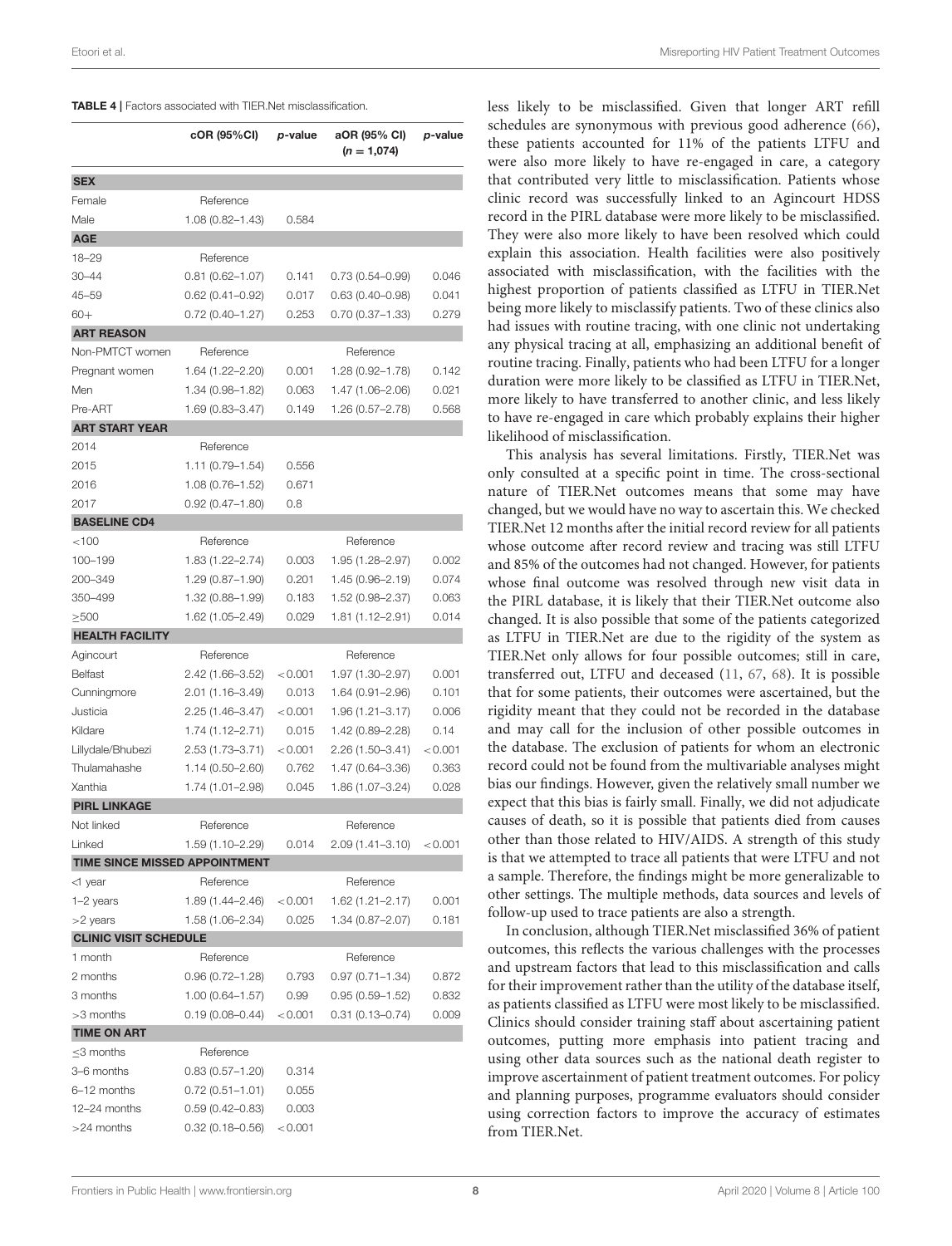## DATA AVAILABILITY STATEMENT

The data used in these analyses are not yet publicly available as they currently being utilized for the first author's Ph.D. research. They will be deposited with the Agincourt HDSS data manager and made available on request at the end of his Ph.D. in 2021. Data from the PIRL database are also available by making a data request to the Agincourt HDSS data manager.

## ETHICS STATEMENT

Ethical approval was obtained from the London School of Hygiene and Tropical Medicine, the University of Witwatersrand and the Mpumalanga Department of health.

#### AUTHOR CONTRIBUTIONS

The study was conceived by DE, AW, and GR. Fieldwork was planned and executed by DE, FG-O, and CK. Data collection was supervised by DE. Analyses were conducted by DE with input from all authors. The manuscript was drafted by DE with input

## **REFERENCES**

- <span id="page-8-0"></span>1. WHO. Data Statistics. WHO. Available online at: [http://www.who.int/hiv/](http://www.who.int/hiv/data/en/) [data/en/](http://www.who.int/hiv/data/en/) (accessed February 23, 2019).
- <span id="page-8-1"></span>2. AIDSinfo. UNAIDS. Available online at:<http://aidsinfo.unaids.org/> (accessed October 11, 2018).
- <span id="page-8-2"></span>3. Tanser F, Barnighausen T, Grapsa E, Zaidi J, Newell M-L. High coverage of ART associated with decline in risk of HIV acquisition in Rural KwaZulu-Natal, South Africa. Science. (2013) 339:966–71. doi: [10.1126/science.1228160](https://doi.org/10.1126/science.1228160)
- 4. Joint United Nations Programme on HIV/AIDS. Fast-Track: Ending the AIDS Epidemic by 2030. (2014). Available online at: [http://www.unaids.org/sites/](http://www.unaids.org/sites/default/files/media_asset/JC2686_WAD2014report_en.pdf) [default/files/media\\_asset/JC2686\\_WAD2014report\\_en.pdf](http://www.unaids.org/sites/default/files/media_asset/JC2686_WAD2014report_en.pdf) (accessed March 14, 2019).
- <span id="page-8-3"></span>5. Sidibé M, Loures L, Samb B. The UNAIDS 90-90-90 target: a clear choice for ending AIDS and for sustainable health and development. J Int AIDS Soc. (2016) 19:21133. doi: [10.7448/IAS.19.1.21133](https://doi.org/10.7448/IAS.19.1.21133)
- <span id="page-8-4"></span>6. Rabkin M, El-Sadr WM, De Cock KM, Bellagio HIV/Health Systems Working Group1. The impact of HIV scale-up on health systems: a priority research agenda. J Acquir Immune Defic Syndr 1999. (2009) 52 (Suppl. 1):S6– 11. doi: [10.1097/QAI.0b013e3181bbcd69](https://doi.org/10.1097/QAI.0b013e3181bbcd69)
- <span id="page-8-12"></span>7. Nash D, Elul B, Rabkin M, Tun M, Saito S, Becker M, et al. Strategies for more effective monitoring and evaluation systems in HIV programmatic scale-up in resource-limited settings: implications for health systems strengthening. J Acquir Immune Defic Syndr 1999. (2009) 52 (Suppl. 1):S58– 62. doi: [10.1097/QAI.0b013e3181bbcc45](https://doi.org/10.1097/QAI.0b013e3181bbcc45)
- <span id="page-8-5"></span>8. Mate KS, Bennett B, Mphatswe W, Barker P, Rollins N. Challenges for routine health system data management in a large public programme to prevent mother-to-child HIV transmission in South Africa. PLoS ONE. (2009) 4:e5483. doi: [10.1371/journal.pone.0005483](https://doi.org/10.1371/journal.pone.0005483)
- <span id="page-8-6"></span>9. Maher D. The power of health information–the use of cohort monitoring in managing patients with chronic non-communicable diseases. Trop Med Int Health TM IH. (2012) 17:1567–8. doi: [10.1111/j.1365-3156.2012.03094.x](https://doi.org/10.1111/j.1365-3156.2012.03094.x)
- <span id="page-8-7"></span>10. Gourlay A, Wringe A, Todd J, Michael D, Reniers G, Urassa M, et al. Challenges with routine data sources for PMTCT programme monitoring in East Africa: insights from Tanzania. Glob Health Action. (2015) 8:29987. doi: [10.3402/gha.v8.29987](https://doi.org/10.3402/gha.v8.29987)
- <span id="page-8-8"></span>11. Osler M, Hilderbrand K, Hennessey C, Arendse J, Goemaere E, Ford N, et al. A three-tier framework for monitoring antiretroviral therapy in high HIV burden settings. J Int AIDS Soc. (2014) 17:18908. doi: [10.7448/IAS.17.1.18908](https://doi.org/10.7448/IAS.17.1.18908)

from BR, JR and all the other authors. All authors contributed to the interpretation of the findings and read and approved the final manuscript.

# FUNDING

This study was made possible with support from the Economic and Social Research Council (ES/JS00021/1), the Bill and Melinda Gates Foundation for the MeSH Consortium (OPP1120138), the Bill and Melinda Gates Foundation ALPHA grant (OPP1164897), and the MRC SHAPE UTT grant (MR/P014313/1).

## ACKNOWLEDGMENTS

The authors would like to thank all the participants in the study.

# SUPPLEMENTARY MATERIAL

<span id="page-8-18"></span>The Supplementary Material for this article can be found [online at: https://www.frontiersin.org/articles/10.3389/fpubh.](https://www.frontiersin.org/articles/10.3389/fpubh.2020.00100/full#supplementary-material) 2020.00100/full#supplementary-material

- <span id="page-8-9"></span>12. Douglas GP, Gadabu OJ, Joukes S, Mumba S, McKay MV, Ben-Smith A, et al. Using touchscreen electronic medical record systems to support and monitor national scale-up of antiretroviral therapy in malawi. PLoS Med. (2010) 7:e1000319. doi: [10.1371/journal.pmed.1000319](https://doi.org/10.1371/journal.pmed.1000319)
- <span id="page-8-10"></span>13. Wilkinson LS, Skordis-Worrall J, Ajose O, Ford N. Self-transfer and mortality amongst adults lost to follow-up in ART programmes in low- and middleincome countries: systematic review and meta-analysis. Trop Med Int Health TM IH. (2015) 20:365–79. doi: [10.1111/tmi.12434](https://doi.org/10.1111/tmi.12434)
- <span id="page-8-11"></span>14. Geng EH, Odeny TA, Lyamuya R, Nakiwogga-Muwanga A, Diero L, Bwana M, et al. Retention in care and patient-reported reasons for undocumented transfer or stopping care among HIV-infected patients on antiretroviral therapy in Eastern Africa: application of a sampling-based approach. Clin Infect Dis. (2016) 62:935–44. doi: [10.1093/cid/civ1004](https://doi.org/10.1093/cid/civ1004)
- <span id="page-8-13"></span>15. Tassie J-M, Malateste K, Pujades-Rodríguez M, Poulet E, Bennett D, Harries A, et al. Evaluation of three sampling methods to monitor outcomes of antiretroviral treatment programmes in low- and middle-income countries. PLoS ONE. (2010) 5:e13899. doi: [10.1371/journal.pone.0013899](https://doi.org/10.1371/journal.pone.0013899)
- 16. Navario P. PEPFAR's biggest success is also its largest liability. Lancet. (2009) 374:184–5. doi: [10.1016/S0140-6736\(09\)61312-X](https://doi.org/10.1016/S0140-6736(09)61312-X)
- <span id="page-8-14"></span>17. Forster M, Bailey C, Brinkhof MWG, Graber C, Boulle A, Spohr M, et al. Electronic medical record systems, data quality and loss to follow-up: survey of antiretroviral therapy programmes in resource-limited settings. Bull World Health Organ. (2008) 86:939–47. doi: [10.2471/BLT.07.049908](https://doi.org/10.2471/BLT.07.049908)
- <span id="page-8-15"></span>18. WHO. A Universal Truth: No Health Without a Workforce. (2014). Available online at: [http://www.who.int/workforcealliance/knowledge/resources/](http://www.who.int/workforcealliance/knowledge/resources/GHWA-a_universal_truth_report.pdf) [GHWA-a\\_universal\\_truth\\_report.pdf](http://www.who.int/workforcealliance/knowledge/resources/GHWA-a_universal_truth_report.pdf) (accessed February 23, 2019).
- 19. Hoyler M, Finlayson SRG, McClain CD, Meara JG, Hagander L. Shortage of doctors, shortage of data: a review of the global surgery, obstetrics, and anesthesia workforce literature. World J Surg. (2014) 38:269–80. doi: [10.1007/s00268-013-2324-y](https://doi.org/10.1007/s00268-013-2324-y)
- 20. Okyere E, Mwanri L, Ward P. Is task-shifting a solution to the health workers' shortage in Northern Ghana? PLoS ONE. (2017) 12:e0174631. doi: [10.1371/journal.pone.0174631](https://doi.org/10.1371/journal.pone.0174631)
- <span id="page-8-16"></span>21. Sprague C, Chersich MF, Black V. Health system weaknesses constrain access to PMTCT and maternal HIV services in South Africa: a qualitative enquiry. AIDS Res Ther. (2011) 8:10. doi: [10.1186/1742-6405-8-10](https://doi.org/10.1186/1742-6405-8-10)
- <span id="page-8-17"></span>22. Katurura MC, Cilliers L. Electronic health record system in the public health care sector of South Africa: A systematic literature review. Afr J Prim Health Care Fam Med. (2018) 10:e1–8. doi: [10.4102/phcfm.v10i1.1746](https://doi.org/10.4102/phcfm.v10i1.1746)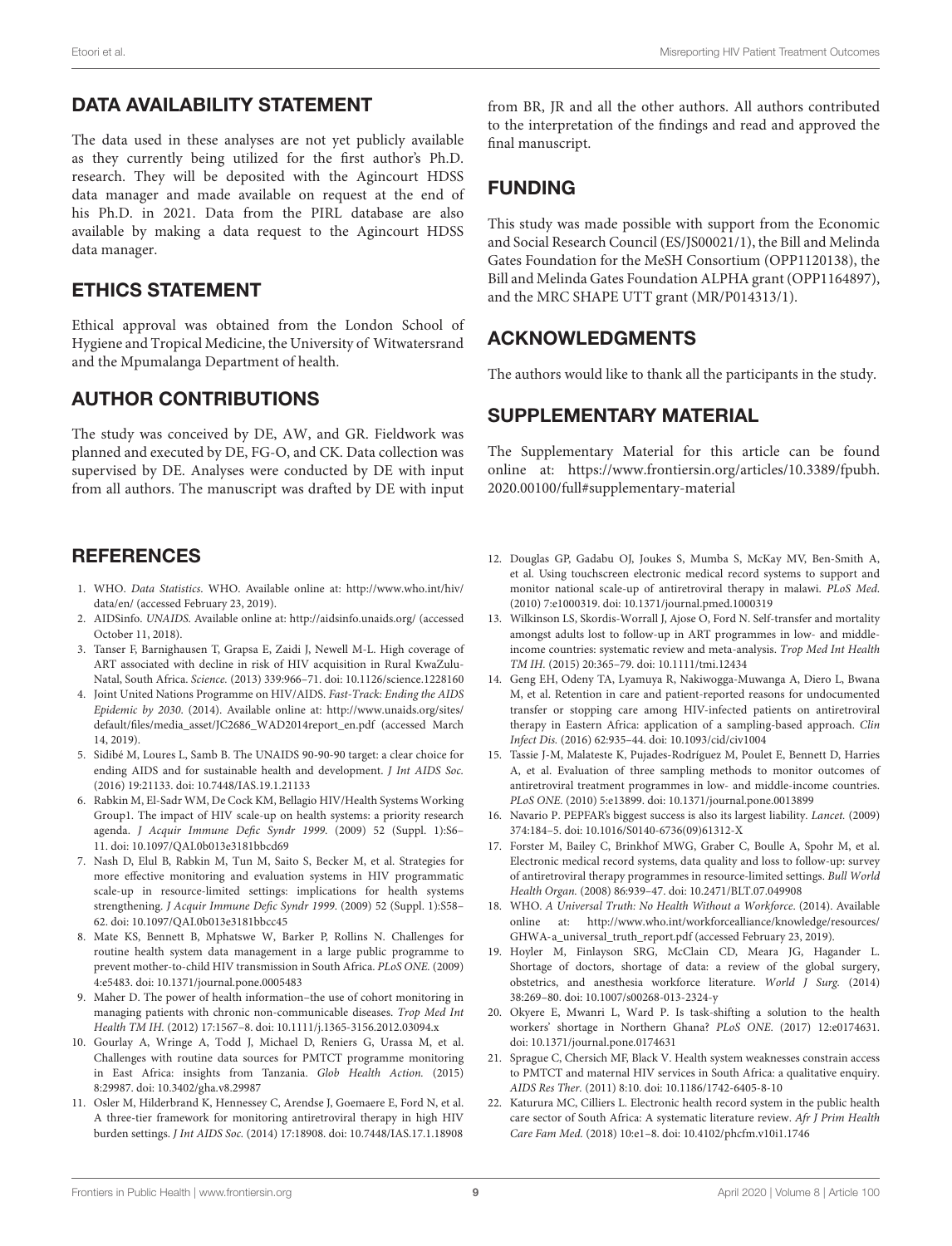- <span id="page-9-0"></span>23. UCT Team's HIV-Monitoring Software Exported. Available online at: [http://www.news.uct.ac.za/article/-2014-09-22-uct-teams-hiv-monitoring](http://www.news.uct.ac.za/article/-2014-09-22-uct-teams-hiv-monitoring-software-exported)[software-exported](http://www.news.uct.ac.za/article/-2014-09-22-uct-teams-hiv-monitoring-software-exported) (accessed February 23, 2019).
- <span id="page-9-1"></span>24. Mafika SA Team Develops HIV Monitoring Tool. Brand South Africa (2014). Available online at: [https://www.brandsouthafrica.com/investments](https://www.brandsouthafrica.com/investments-immigration/science-technology/hiv-register-290914)[immigration/science-technology/hiv-register-290914](https://www.brandsouthafrica.com/investments-immigration/science-technology/hiv-register-290914) (accessed February 23, 2019).
- <span id="page-9-2"></span>25. Skiti V. Qualitative Assessment of the Utilisation of Tier.Net Health Information Among Facility And Programme Managers In Ekurhuleni District, Gauteng. (2017). Available online at: [http://etd.uwc.ac.za/xmlui/bitstream/handle/](http://etd.uwc.ac.za/xmlui/bitstream/handle/11394/5942/Skiti%20ecos.pdf?sequence=1) [11394/5942/Skiti%20ecos.pdf?sequence=1](http://etd.uwc.ac.za/xmlui/bitstream/handle/11394/5942/Skiti%20ecos.pdf?sequence=1) (accessed February 23, 2019).
- <span id="page-9-3"></span>26. Mutevedzi PC, Lessells RJ, Newell M-L. Disengagement from care in a decentralised primary health care antiretroviral treatment programme: cohort study in rural South Africa. Trop Med Int Health TM IH. (2013) 18:934– 41. doi: [10.1111/tmi.12135](https://doi.org/10.1111/tmi.12135)
- 27. Koole O, Kalenga L, Kiumbu M, Menten J, Ryder RW, Mukumbi H, et al. Retention in a NGO supported antiretroviral program in the Democratic Republic of Congo. PLoS ONE. (2012) 7:e40971. doi: [10.1371/journal.pone.0040971](https://doi.org/10.1371/journal.pone.0040971)
- <span id="page-9-4"></span>28. Ambia J, Kabudula C, Risher K, Rice BD, Reniers G, Etoori D. Outcomes of patients lost to follow-up after antiretroviral therapy initiation in rural north-eastern South Africa. Trop Med Int Health TM IH. (2019) 24:747– 56. doi: [10.1111/tmi.13236](https://doi.org/10.1111/tmi.13236)
- <span id="page-9-5"></span>29. Kerschberger B, Schomaker M, Ciglenecki I, Pasipamire L, Mabhena E, Telnov A, et al. Programmatic outcomes and impact of rapid public sector antiretroviral therapy expansion in adults prior to introduction of the WHO treat-all approach in rural Eswatini. Trop Med Int Health TM IH. (2019) 24:701–14. doi: [10.1111/tmi.13234](https://doi.org/10.1111/tmi.13234)
- <span id="page-9-6"></span>30. Johnson LF, Estill J, Keiser O, Cornell M, Moolla H, Schomaker M, et al. Do increasing rates of loss to follow-up in antiretroviral treatment programs imply deteriorating patient retention? Am J Epidemiol. (2014) 180:1208– 12. doi: [10.1093/aje/kwu295](https://doi.org/10.1093/aje/kwu295)
- <span id="page-9-7"></span>31. Brinkhof MWG, Pujades-Rodriguez M, Egger M. Mortality of patients lost to follow-up in antiretroviral treatment programmes in resourcelimited settings: systematic review and meta-analysis. PLoS ONE. (2009) 4:e5790. doi: [10.1371/journal.pone.0005790](https://doi.org/10.1371/journal.pone.0005790)
- <span id="page-9-8"></span>32. Auld AF, Mbofana F, Shiraishi RW, Sanchez M, Alfredo C, Nelson LJ, et al. Four-year treatment outcomes of adult patients enrolled in Mozambique's rapidly expanding antiretroviral therapy program. PLoS ONE. (2011) 6:e18453. doi: [10.1371/journal.pone.0018453](https://doi.org/10.1371/journal.pone.0018453)
- <span id="page-9-9"></span>33. Kranzer K, Ford N. Unstructured treatment interruption of antiretroviral therapy in clinical practice: a systematic review. Trop Med Int Health TM IH. (2011) 16:1297–313. doi: [10.1111/j.1365-3156.2011.02828.x](https://doi.org/10.1111/j.1365-3156.2011.02828.x)
- 34. Strategies for Management of Antiretroviral Therapy (SMART) Study Group, El-Sadr WM, Lundgren JD, Neaton JD, Gordin F, Abrams D, et al. CD4+ count-guided interruption of antiretroviral treatment. N Engl J Med. (2006) 355:2283–96. doi: [10.1056/NEJMoa062360](https://doi.org/10.1056/NEJMoa062360)
- <span id="page-9-10"></span>35. Ananworanich J, Gayet-Ageron A, Le Braz M, Prasithsirikul W, Chetchotisakd P, Kiertiburanakul S, et al. CD4-guided scheduled treatment interruptions compared with continuous therapy for patients infected with HIV-1: results of the Staccato randomised trial. Lancet Lond Engl. (2006) 368:459– 65. doi: [10.1016/S0140-6736\(06\)69153-8](https://doi.org/10.1016/S0140-6736(06)69153-8)
- <span id="page-9-11"></span>36. Hoffman RM, Black V, Technau K, van der Merwe KJ, Currier J, Coovadia A, et al. Effects of highly active antiretroviral therapy duration and regimen on risk for mother-to-child transmission of HIV in Johannesburg, South Africa. J Acquir Immune Defic Syndr 1999. (2010) 54:35–41. doi: [10.1097/QAI.0b013e3181cf9979](https://doi.org/10.1097/QAI.0b013e3181cf9979)
- 37. Eyawo O, de Walque D, Ford N, Gakii G, Lester RT, Mills EJ. HIV status in discordant couples in sub-Saharan Africa: a systematic review and meta-analysis. Lancet Infect Dis. (2010) 10:770–7. doi: [10.1016/S1473-3099\(10\)70189-4](https://doi.org/10.1016/S1473-3099(10)70189-4)
- 38. Donnell D, Baeten JM, Kiarie J, Thomas KK, Stevens W, Cohen CR, et al. Heterosexual HIV-1 transmission after initiation of antiretroviral therapy: a prospective cohort analysis. Lancet Lond Engl. (2010) 375:2092– 8. doi: [10.1016/S0140-6736\(10\)60705-2](https://doi.org/10.1016/S0140-6736(10)60705-2)
- <span id="page-9-12"></span>39. Myer L, Phillips TK. Beyond "Option B+": understanding antiretroviral therapy (ART) adherence, retention in care and engagement in art services among pregnant and postpartum women initiating therapy in

Sub-saharan Africa. J Acquir Immune Defic Syndr. (2017) 75(Suppl 2):S115– 22. doi: [10.1097/QAI.0000000000001343](https://doi.org/10.1097/QAI.0000000000001343)

- <span id="page-9-13"></span>40. Kristman V, Manno M, Côté P. Loss to follow-up in cohort studies: how much is too much? Eur J Epidemiol. (2004) 19:751–60. doi: [10.1023/B:EJEP.0000036568.02655.f8](https://doi.org/10.1023/B:EJEP.0000036568.02655.f8)
- <span id="page-9-14"></span>41. Stover J. AIM: A Computer Program for Making HIV/AIDS Projections and Examining the Demographic and Social Impacts of AIDS. USAID (2007). Available online at: [http://data.unaids.org/pub/manual/2007/aim\\_manual\\_](http://data.unaids.org/pub/manual/2007/aim_manual_2007_en.pdf) 2007 en.pdf (accessed February 29, 2019).
- <span id="page-9-15"></span>42. Ghys PD, Brown T, Grassly NC, Garnett G, Stanecki KA, Stover J, et al. The UNAIDS Estimation and Projection Package: a software package to estimate and project national HIV epidemics. Sex Transm Infect. (2004) 80 (Suppl 1):i5–9. doi: [10.1136/sti.2004.010199](https://doi.org/10.1136/sti.2004.010199)
- <span id="page-9-16"></span>43. HIV statistics for South Africa. Prevalence, Incidence, ARVs, Deaths. TB Facts. TB, Tests, Drugs, Statistics. Available online at: [https://www.tbfacts.org/hiv](https://www.tbfacts.org/hiv-statistics-south-africa/)[statistics-south-africa/](https://www.tbfacts.org/hiv-statistics-south-africa/) (accessed February 23, 2019).
- <span id="page-9-17"></span>44. Gómez-Olivé FX, Angotti N, Houle B, Klipstein-Grobusch K, Kabudula C, Menken J, et al. Prevalence of HIV among those 15 and older in rural South Africa. AIDS Care. (2013) 25:1122–8. doi: [10.1080/09540121.2012.750710](https://doi.org/10.1080/09540121.2012.750710)
- <span id="page-9-18"></span>45. Kahn K, Collinson MA, Gómez-Olivé FX, Mokoena O, Twine R, Mee P, et al. Profile: Agincourt health and socio-demographic surveillance system. Int J Epidemiol. (2012) 41:988–1001. doi: [10.1093/ije/dys115](https://doi.org/10.1093/ije/dys115)
- <span id="page-9-19"></span>46. Kabudula CW, Houle B, Collinson MA, Kahn K, Tollman S, Clark S. Assessing changes in household socioeconomic status in rural south africa, 2001–2013: a distributional analysis using household asset indicators. Soc Indic Res. (2017) 133:1047–73. doi: [10.1007/s11205-016-1397-z](https://doi.org/10.1007/s11205-016-1397-z)
- <span id="page-9-20"></span>47. Tollman SM. The Agincourt field site-evolution and current status. South Afr Med J Suid-Afr Tydskr Vir Geneeskd. (1999) 89:853–8.
- 48. Tollman SM, Herbst K, Garenne M, Gear JS, Kahn K. The Agincourt demographic and health study–site description, baseline findings and implications. South Afr Med J Suid-Afr Tydskr Vir Geneeskd. (1999) 89:858–64.
- <span id="page-9-21"></span>49. Tollman S, Kahn K. Report on the meeting 'Strengthening ties: the Agincourt field site in its African context. Trop Med Int Health. (1997) 2:920– 3. doi: [10.1046/j.1365-3156.1997.d01-424.x](https://doi.org/10.1046/j.1365-3156.1997.d01-424.x)
- <span id="page-9-22"></span>50. Data Collection - MRC/Wits Agincourt Unit. Available online at: [https://www.](https://www.agincourt.co.za/?page_id=1805) [agincourt.co.za/?page\\_id=1805](https://www.agincourt.co.za/?page_id=1805) (accessed April 2, 2019).
- <span id="page-9-23"></span>51. Rentsch CT, Kabudula CW, Catlett J, Beckles D, Machemba R, Mtenga B, et al. Point-of-contact Interactive Record Linkage (PIRL): A software tool to prospectively link demographic surveillance and health facility data. Gates Open Res [Internet]. (2017) 1:8. doi: [10.12688/gatesopenres.12751.1](https://doi.org/10.12688/gatesopenres.12751.1)
- <span id="page-9-24"></span>52. Kabudula CW, Clark BD, Gómez-Olivé FX, Tollman S, Menken J, Reniers G. The promise of record linkage for assessing the uptake of health services in resource constrained settings: a pilot study from South Africa. BMC Med Res Methodol. (2014) 14:71. doi: [10.1186/1471-2288-14-71](https://doi.org/10.1186/1471-2288-14-71)
- <span id="page-9-25"></span>53. StataCorp. Stata Statistical Software. College Station, TX: StataCorp LLC (2017).
- <span id="page-9-26"></span>54. R Core Team. R: A language and Environment for Statistical Computing. Vienna: R Foundation for Statistical Computing (2019). Available online at:<https://www.R-project.org> (accessed January 28, 2020).
- <span id="page-9-27"></span>55. McMahon JH, Elliott JH, Hong SY, Bertagnolio S, Jordan MR. Effects of physical tracing on estimates of loss to follow-up, mortality and retention in low and middle income country antiretroviral therapy programs: a systematic review. PLoS ONE. (2013) 8:e56047. doi: [10.1371/journal.pone.0056047](https://doi.org/10.1371/journal.pone.0056047)
- <span id="page-9-28"></span>56. Stover J. Projecting the demographic consequences of adult HIV prevalence trends: the Spectrum Projection Package. Sex Transm Infect. (2004) 80 (Suppl. 1):i14–8. doi: [10.1136/sti.2004.010157](https://doi.org/10.1136/sti.2004.010157)
- <span id="page-9-29"></span>57. Statistics South Africa. Mortality and Causes of Death in South Africa, 2016: Findings From Death Notification. (2018). Available online at: [http://](http://www.statssa.gov.za/publications/P03093/P030932016.pdf) [www.statssa.gov.za/publications/P03093/P030932016.pdf](http://www.statssa.gov.za/publications/P03093/P030932016.pdf) (accessed February 27, 2019).
- <span id="page-9-30"></span>58. Van Cutsem G, Ford N, Hildebrand K, Goemaere E, Mathee S, Abrahams M, et al. Correcting for mortality among patients lost to follow up on antiretroviral therapy in South Africa: a cohort analysis. PLoS ONE. (2011) 6:e14684. doi: [10.1371/journal.pone.0014684](https://doi.org/10.1371/journal.pone.0014684)
- 59. Fox MP, Brennan A, Maskew M, MacPhail P, Sanne I. Using vital registration data to update mortality among patients lost to follow-up from ART programs: evidence from the themba lethu clinic, South Africa. Trop Med Int Health TM IH. (2010) 15:405–13. doi: [10.1111/j.1365-3156.2010.02473.x](https://doi.org/10.1111/j.1365-3156.2010.02473.x)